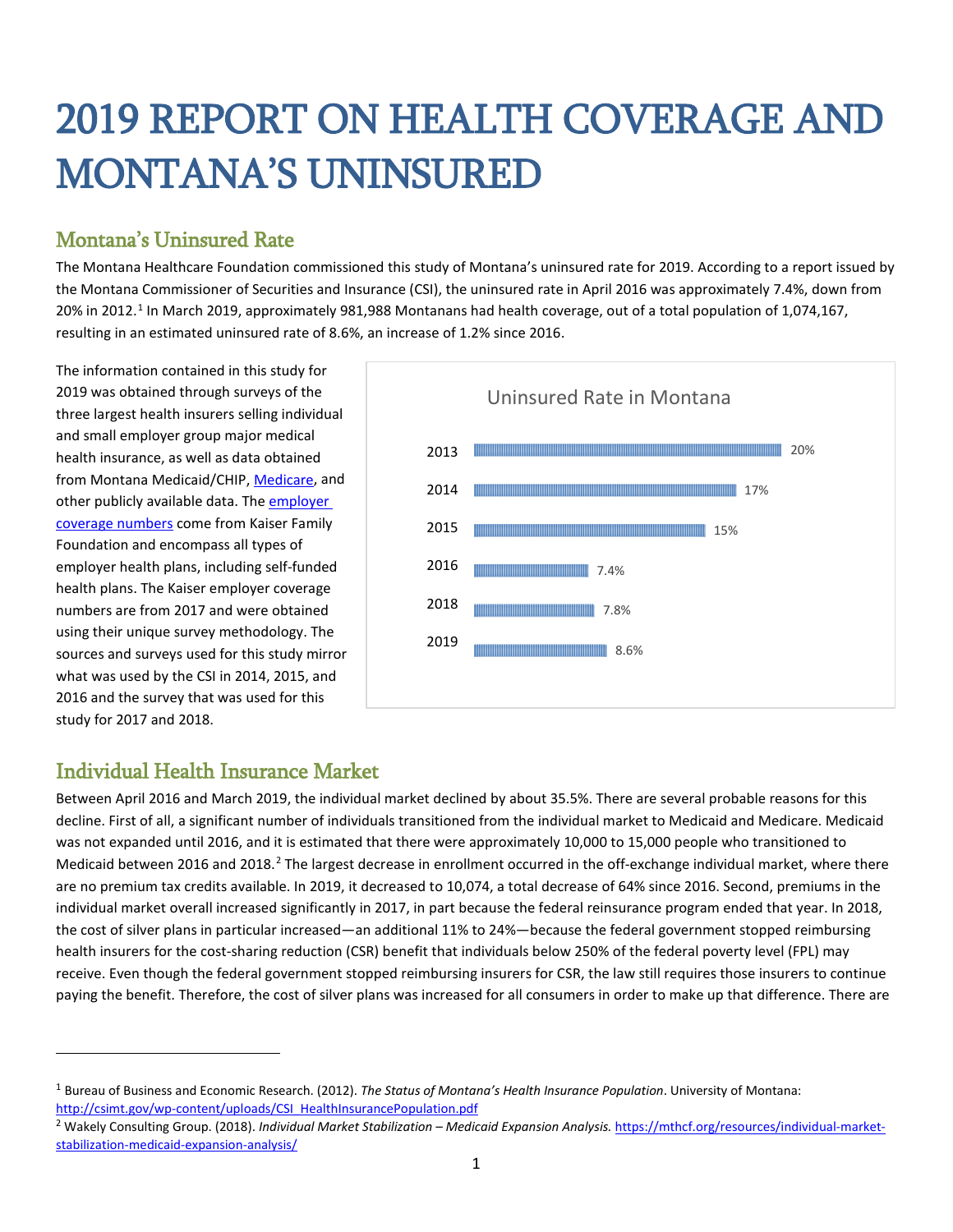several probable reasons why the off-exchange market has decreased, including but not limited to the fact that many individuals can no longer afford the premiums.

In April 2016 in the individual market, there were 52,358 covered lives inside the exchange and 28,261 outside the exchange, for a total of 80,619. In January 2017, there were 46,893 covered lives inside the exchange and 19,938 outside the exchange, for a total of 66,831. In January 2018, after open enrollment was completed, there were 49,080 covered lives inside the exchange and 13,372 outside the exchange, for a total of 62,452. In March 2019, after open enrollment was completed, there were 41,854 covered lives inside the exchange and 10,074 outside the exchange, for a total of 51,928.

In 2016, 52,358 individuals (65%) bought individual health insurance through the exchange. In 2018, 49,080 individuals (78.6%) bought coverage through the exchange. In 2019, 41,954 individuals (80.6%) bought coverage through the exchange.



In 2016, 85% of the on-exchange enrollees qualified for premium tax credits (PTC) and 47.5% qualified for CSR. In 2017, 85% qualified for PTC and 44% qualified for CSR. In 2018, 88% of exchange enrollees qualified for PTC and 37% qualified for CSR. In 2019, 90% of exchange enrollees qualified for PTC and 28% qualified for CSR.

The percentage of individuals purchasing bronze plans in the individual market increased significantly in 2018 and 2019. Because the price increases in the silver plans were higher than other metal levels, most individuals who are not eligible for CSR or PTC and could not afford the silver plans. In fact, many individuals who may have qualified for a CSR plan purchased bronze plans with no reduced cost sharing because their share of the premium was \$0. This could explain the decrease in the percentage of individuals receiving a CSR plan—from 47.5% in 2016 to 28% in 2019. The cost of the second lowest-cost silver plan increased significantly in 2018 and 2019, causing PTC to also increase because the formula for calculating the amount of PTC relies on the cost of the second lowest-cost silver plan. Therefore, a 40-yearold individual with an income of \$25,000 (207%of FPL)



may pay \$0 in premiums if they purchased a bronze plan in 2018. Of course, that individual may have difficulty paying their out-ofpocket expenses (\$7,900 in 2019) under that plan if they experience a significant health event.

In 2016, 40,203 covered lives (49.9% of total covered lives) in the individual market were bronze, 33,470 covered lives (41.5%) were silver, and 5,970 covered lives (7.4%) were gold. In 2017, 34,614 covered lives (51.8%) were bronze, 27,854 lives (41.7%) were silver, and 3,516 lives (5.3%) were gold. In 2018, 36,801 covered lives (58.9%) were bronze, 21,515 covered lives (34.4%) were silver, and 3,383 lives (5.4%) were gold. In 2019, 34,240 covered lives (66%) were bronze, 14,279 covered lives (27.5%) were silver, and 2,992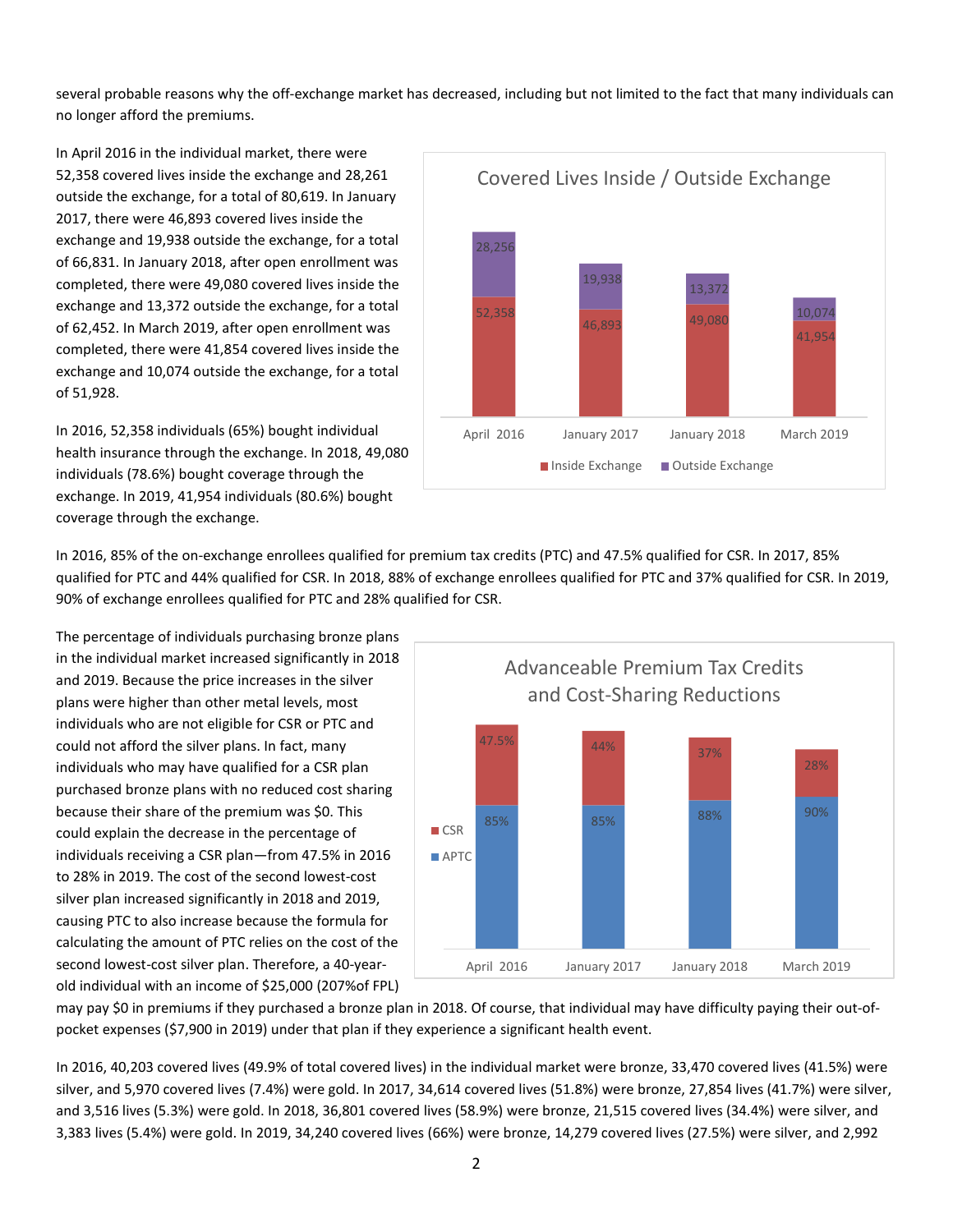lives (5.8%) were gold. There were also a very small number of covered lives in catastrophic plans: in 1,063 in 2016, 753 in 2018 and 420 in 2019.

In the 4 health insurance rating areas, the individual market enrollment **decreases** from 2016 to 2018 were 30% in rating area I (Yellowstone County) and 36.7% in 2019; 20.5% in rating area II (Bozeman, Helena, Great Falls area) and 35.8% in 2019; 28% in rating area III (Missoula and Kalispell area) and 33.3% in 2019; and 16% in rating area IV (the remaining rural areas of the state), 36.8% in 2019. A rating map for the state can be foun[d here.](https://www.cms.gov/CCIIO/Programs-and-Initiatives/Health-Insurance-Market-Reforms/mt-gra.html)

In terms of age categories, the largest enrollment in 2016, 2018, and 2019 was the 55-to 64-year-old category. That age category also lost the least amount of enrollment between 2016 and 2018 (16%) and 26% in 2019. In 2019, the age categories of 45-to 64 year-old have approximately 41.6% higher enrollment than the 26-to 44-year-old age categories. This may be attributed to early retirees who lose access to employer coverage as well as a greater awareness of personal health needs. Additionally, enrollment in Medicaid/CHIP in the younger age categories is much higher than in the older age categories, and the average age of the population in Montana is much older than most states.

Immediately after open enrollment ends, there are generally enrollment losses because individuals fail to fully effectuate their coverage by not paying the premium, or they have issues with their tax credit eligibility (i.e., income documentation problems, etc.). There will always be a certain percentage of the individual market population that is in transition. The enrollment declines during the year because people transition to Medicare, employer coverage, and sometimes Medicaid, depending on their circumstances. Also, some individuals simply drop coverage because they can no longer afford it. The repeal of the individual mandate may exacerbate that problem. In 2019, enrollment was measured as of March 1 to avoid the attrition in enrollment that naturally occurs in January and February.

In 2012, there were only two health insurers with a market share of more than four percent in the individual market. In 2016, there were 3 health insurers in the individual market with a market share of 10% or more. In 2019, there are still 3 health insurers in the individual market with a market share of 20% or more, and all 3 of them are still participating in the exchange.

#### **Medicaid**

Medicaid grew from approximately 193,231 covered lives in early 2016 to approximately 257,142 by March 2019. Those with access to limited benefits or who are dually eligible for Medicare and Medicaid were deleted from the total. The largest age group covered by Medicaid/CHIP is children between 0 and 18 years of age. Of the 257,142 individuals enrolled with access to full coverage in March 2019, approximately 46% are children. The next largest category are individuals aged 19 to 34, which is 25% of the total enrollment. The highest Medicaid/CHIP enrollment occurs in the rural areas of the state (rating area IV). Detailed information about age groups and location of Medicaid enrollee[s can be found here.](https://mthcf.org/wp-content/uploads/2019/06/2019-Health-Plan-Enrollment-Data.pdf) Medicaid/CHIP covers approximately 25% of the population.

#### **Medicare**

Montana has an aging population and ranks in the top 10 states with the oldest population. Medicare enrollment expanded from 201,000 in 2016 to 218,000 in 2018 and as of February 2019, it is 226,228, which is approximately 21% of the population. A small percentage of that population is enrolled only in the free Part A coverage, which just provides hospitalization benefits. According to the Kaiser Family Foundation, 86% of Medicare enrollees have both Part A and Part B (outpatient coverage) and a form of supplemental coverage, such as Medicare Advantage, Medicare supplement insurance, employer retiree coverage, or Medicaid. [Of](https://assets.aarp.org/rgcenter/health/fs149_medicare.pdf)  [Medicare enrollees,](https://assets.aarp.org/rgcenter/health/fs149_medicare.pdf) 71%have purchased Part D or Medicaid Advantage prescription drug coverage.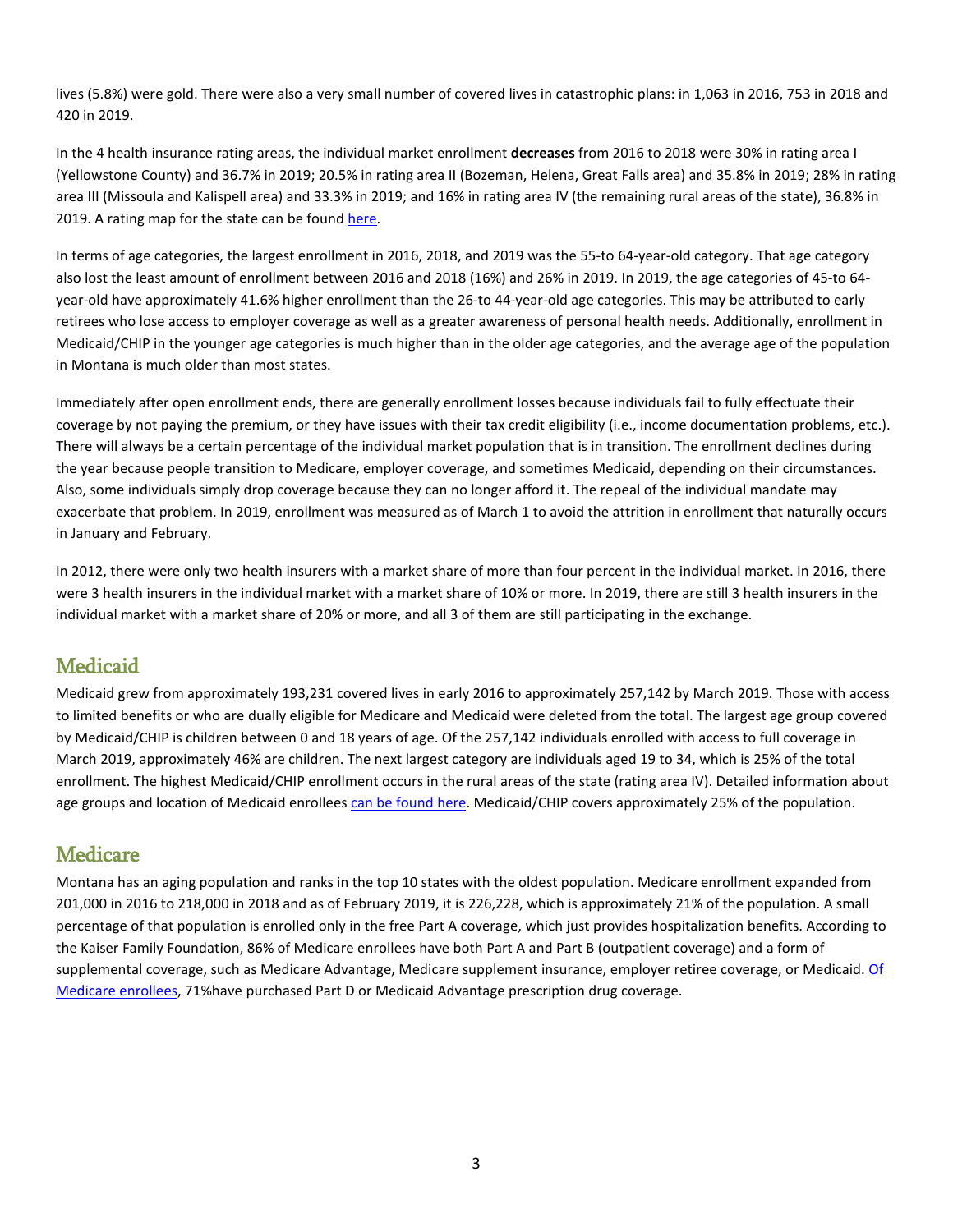

In 2012, the small employer group health insurance market had approximately 54,500 covered lives. In April 2016, there were 48,333 covered lives, in December 2017, there were 45,762 covered lives in the small group market, and in 2019 there were 45,761 covered lives in the small group market.

According to the statistics provided by the Kaiser Health Foundation, all types of employer group coverage declined in Montana between 2014 and 2019, from 478,200 to 445,800. [Of the total population in the United States, 49%](https://www.kff.org/other/state-indicator/total-population/?currentTimeframe=0&sortModel=%7B%22colId%22:%22Location%22,%22sort%22:%22asc%22%7D) get coverage through their employer, and that number is 41.5% in Montana in 2019.

In 2014 and 2015, individual market premiums were lower than small

employer group premiums, and some small group employers, especially family-owned businesses, shifted to the individual market, where they might also qualify for premium tax credits. Other factors accounting for the declining enrollment in the small group market were the loss of premium assistance previously available to some small employers through the Insure Montana program (eliminated by the Legislature in 2015), and the movement of some small employers into self-funded health plans. In 2019, small employer group premiums are generally lower than individual market premiums. However, many small employers and their employees may qualify for PTC, thereby keeping individual premiums more affordable than small group premiums for some individuals.



In 2012, there were four health insurers in the small group market with a

market share greater than four percent. In 2018, there are 2 health insurers with a market share greater than 38% and 2 insurers with much smaller market shares that are actively marketing small group health plans in Montana[. Detailed information](https://mthcf.org/wp-content/uploads/2019/06/2019-Health-Plan-Enrollment-Data.pdf) about individual and small group health insurance coverage has been broken out into the following categories: age groups, rating areas, metal levels, and cost-sharing reduction plans (income levels).

#### Veteran's Health

The veteran population that is eligible to receive health care services from the Veterans Administration (VA) was not included in the CSI 2016 enrollment study, and, therefore, it has not been included here. Like Indian Health Services, access to VA health care benefits is not health coverage per se. Instead, the VA is a health care provider that may provide free or low-cost health care services to eligible individuals under certain circumstances. In 2017, there were 14,853 unique patients under 65 years old accessing VA health care services in Montana. There are many different levels of eligibility, and some levels, especially Level 8, have limited or no access to VA health care services. Also, many veterans have other health coverage, such as employer health insurance, Medicaid or Medicare. Because of some uncertainty around the number of individuals who have access to all necessary health care services and do not have any other type of health coverage, this population was not measured in this report, although access to VA benefits and Tricare likely lowers the uninsured rate in Montana somewhat more.

#### Small Group Insurance Market